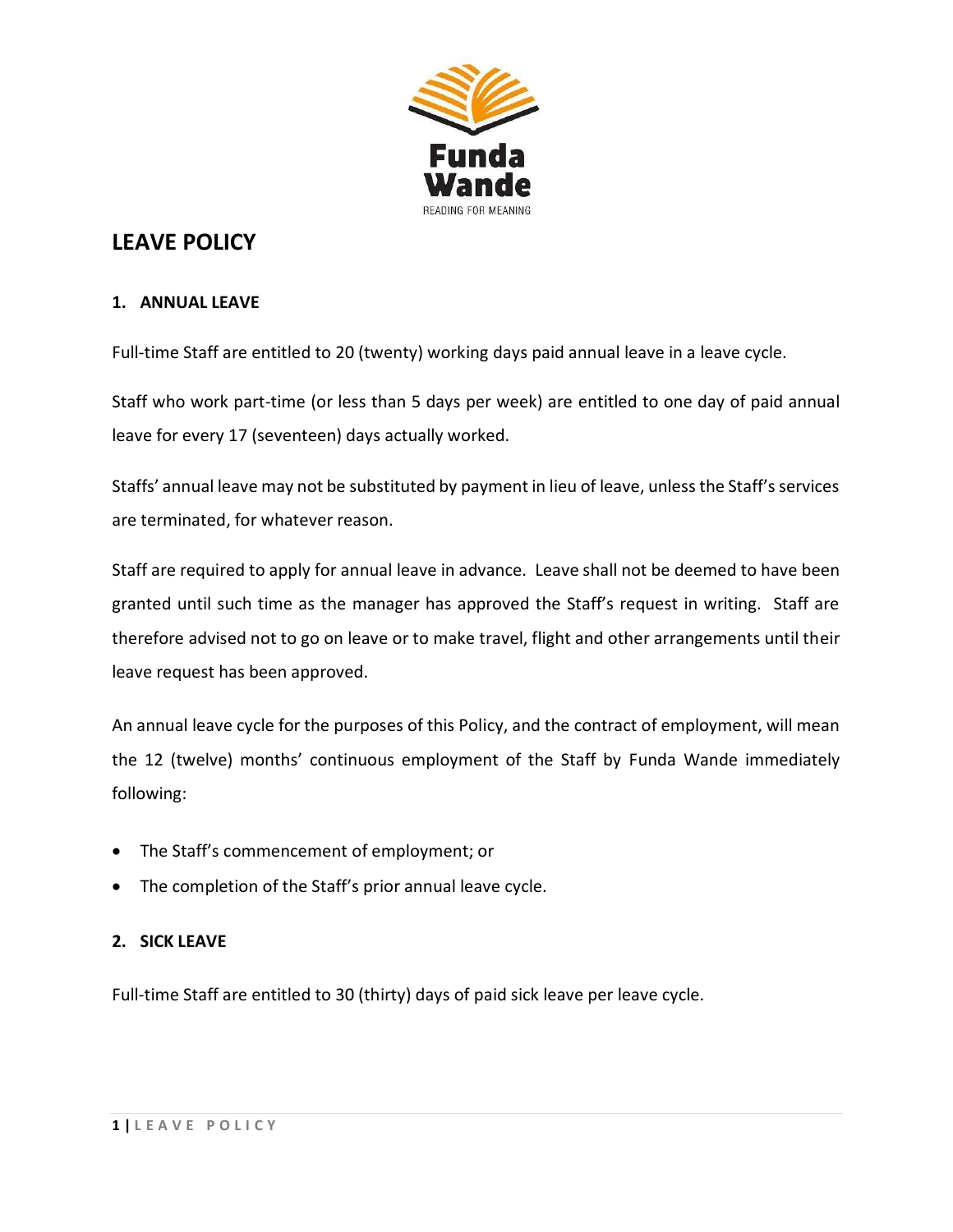

If a Staff is absent from work as a result of illness or injury, he/she is required to contact his/her manager as soon as possible, but no later than 2 (two) hours after the time he/she was required to have reported for duty. The Staff must inform his/her manager of the reason for the absence and the anticipated period of absence.

A medical certificate, from a registered medical practitioner, is required if the Staff:

- has been absent from work for more than 2 (two) consecutive days;
- has been absent from work on more than 2 (two) occasions during an 8 (eight) week period;
- has special leave day(s) that are outstanding; or
- has been requested to provide this by a manager for any period other than those stated above.

Funda Wande may investigate the accuracy and / or authenticity of any medical certificate submitted by the Staff.

Abuse of sick leave (e.g. taking sick leave when the Staff is not genuinely ill) is a serious offence and will be dealt with in terms of the Funda Wande's Disciplinary Code.

All sick leave in excess of that which the Staff is entitled to in terms of this Policy will be treated as unpaid leave. Staff are warned that should they exceed their entitlement, and their absence impacts on the performance of Funda Wande, they may face incapacity: Ill Health Meeting, which may result in their dismissal.

A sick leave cycle for the purposes of this Policy, and the contract of employment, will mean the period of 36 (thirty-six) months' continuous employment of the Staff by Funda Wande immediately following: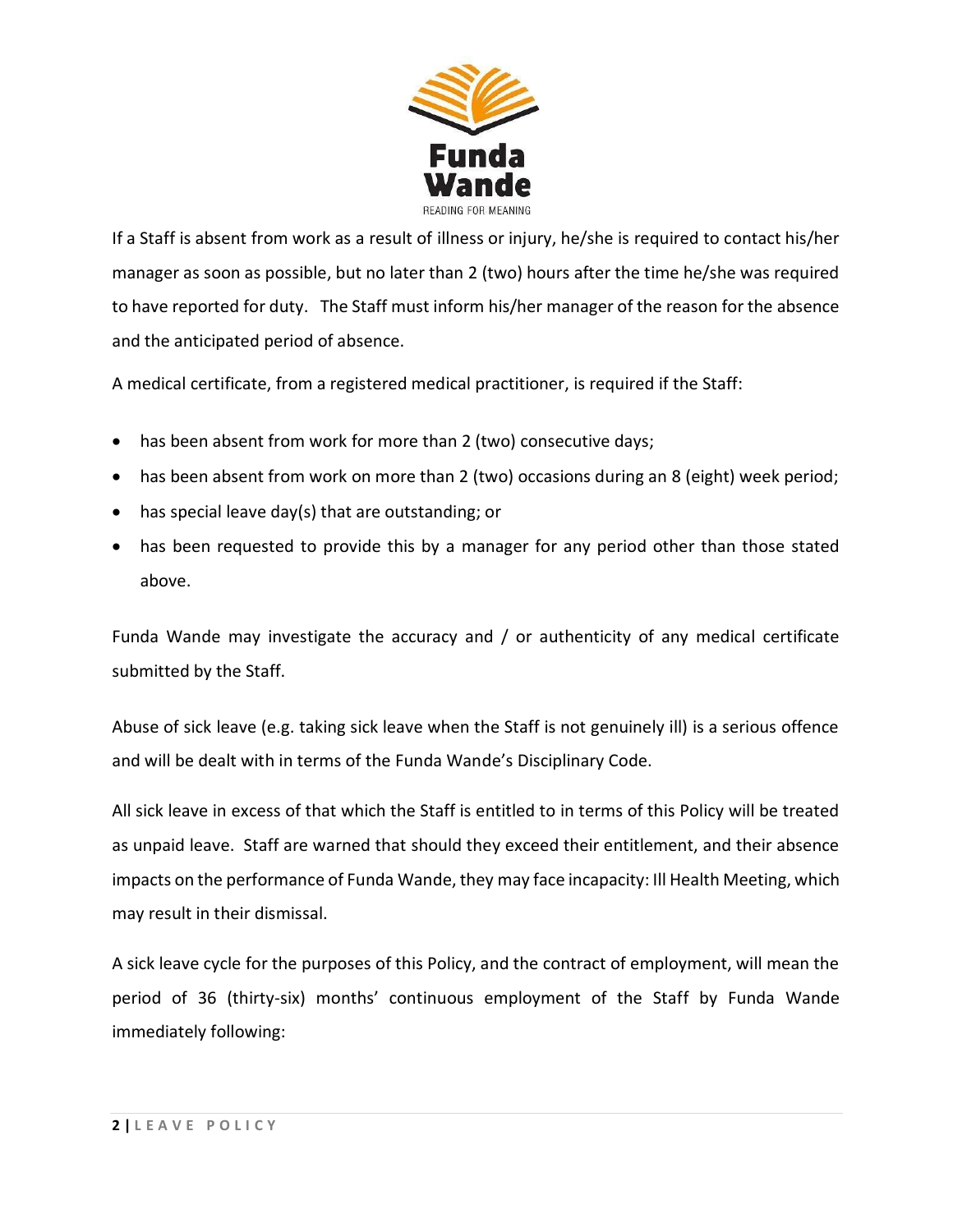

- The Staff's commencement of employment; or
- The completion of the Staff's prior sick leave cycle.

In terms of this Policy a Staff's unused sick leave entitlement lapses at the end of the sick leave cycle in which it accrues.

## **3. FAMILY RESPONSIBILITY LEAVE**

Full-time Staff are entitled to family responsibility leave and may request a maximum of 3 (three) days paid family responsibility leave during each annual leave cycle (see definition of annual leave cycle above). This will only be granted:

- When the Staff's child is sick; or
- In the event of the death of the Staff's
	- o Spouse or life partner; or
	- o Parent, adoptive parent, grandparent, child, adoptive child, grandchild or sibling;
- Relocation of a permanent place of residence.

The following Staff do not qualify for family responsibility leave:

- Staff who have been employed for 4 (four) months or less;
- Staff who are employed for less than 4 (four) days per week.

Before paying Staff for family responsibility leave, Funda Wande may request the Staff to provide reasonable proof of an event for which the Staff has requested family responsibility leave.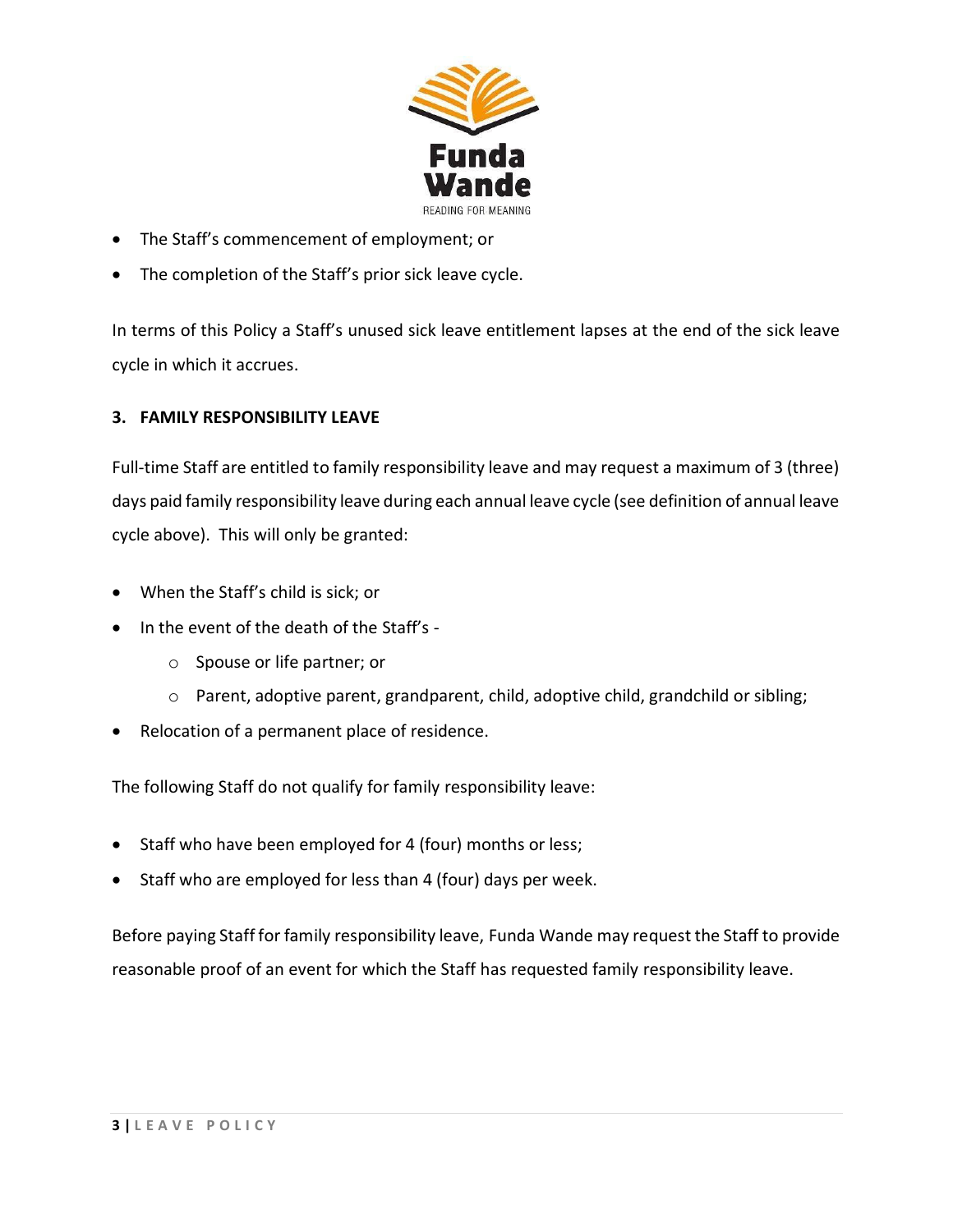

In terms of this Policy, and the *Basic Conditions of Employment Act*, as amended, a Staff's unused family responsibility leaves entitlement lapses at the end of the annual leave cycle in which it accrues.

# **4. MATERNITY LEAVE**

Full-time Female Staff are entitled to 4 (four) consecutive months' maternity leave.

A Staff may commence maternity leave:

- At any time from 4 (four) weeks before the expected date of birth; or
- On a date at which a medical practitioner certifies that it is necessary for the Staff's health or that of the unborn child.

Staff must notify Funda Wande in writing, at least one month before, or as soon as is reasonably practicable, of the date on which the Staff intends to commence maternity leave and to return to work after maternity. Unless the Staff is unable to do so.

Maternity leave will be regarded as a continuous service for purposes of leave accrual.

No Staff may commence work within 6 (six) weeks of the birth of her child, unless a medical practitioner certifies that she is fit to do so.

A Staff who has a miscarriage during the third trimester of pregnancy or bears a stillborn child is entitled to maternity leave for 6 (six) weeks after the miscarriage or stillbirth, regardless of whether the Staff had commenced maternity leave at the time of the miscarriage or stillbirth or not.

Annual leave continues to accrue during the period of maternity leave.